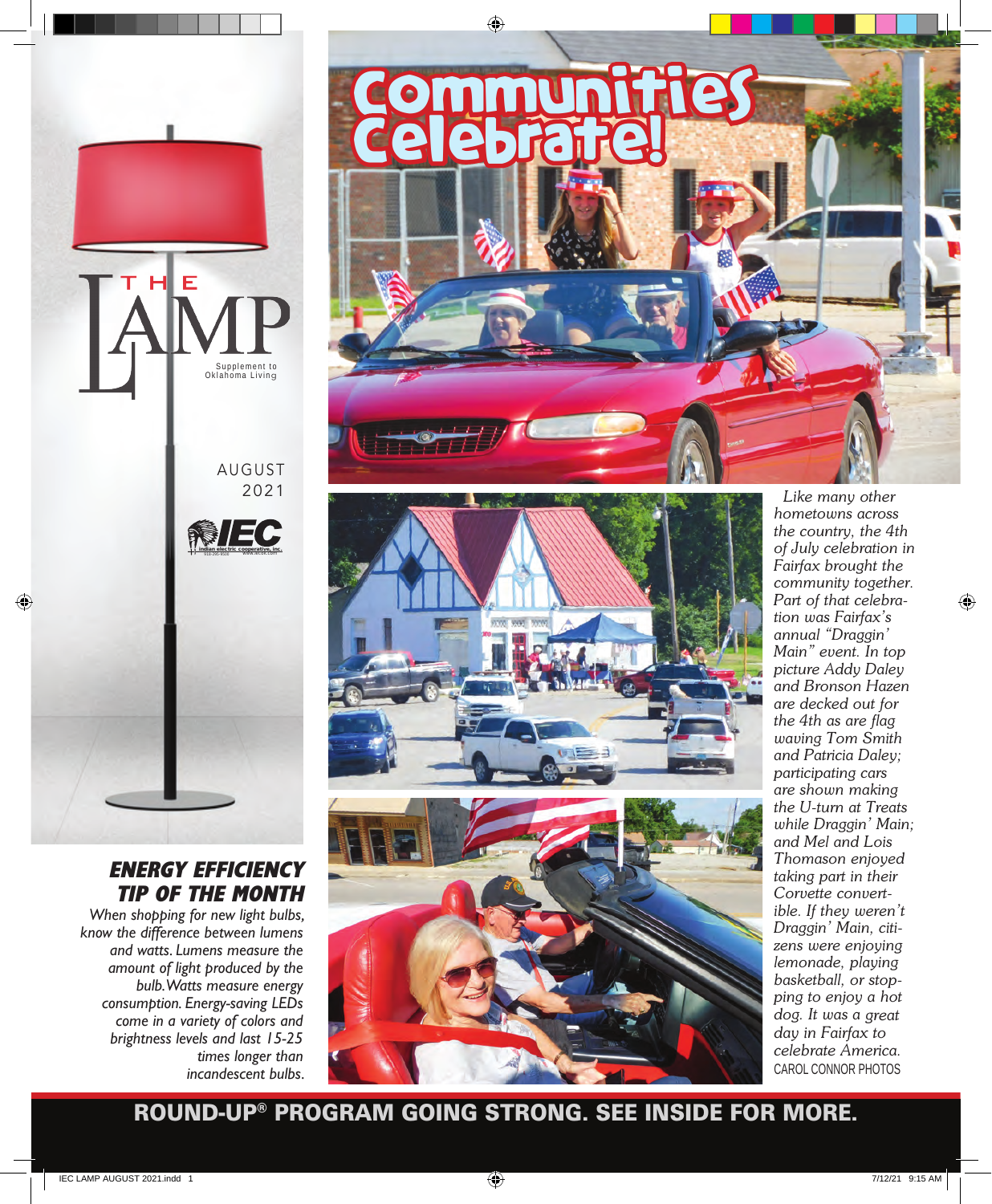# Operation Round-Up® grant helps Hominy library turn the page

A little girl with hearts on her leggings and a bow in her hair walked up to the counter to return books and add them to her reading record.

"What did you like about this book?" assistant librarian Casey Nance asked as she checked in "There Was an Old Lady Who Swallowed a Clover."

"Oh, she eats way too much!" the girl said with a giggle.

The reading program at the Hominy City Library is a key program in the small town. It provides kids a chance to socialize and keep their minds churning and learning during the summer.

Led by head librarian Lindee DeRoin, the library applied for one of IEC Foundation's Operation Round-Up® grants. The foundation board chose to award funds to the Hominy summer reading program, which will strengthen its reach and resources. Operation Round-Up trustee Beverly Daugherty and IEC Member Relations Representative Clara Eulert recently visited DeRoin and Nance to present a check.

Operation Round-Up® is funded by IEC members who choose to participate by having their electric bills rounded up to the next dollar each month. The program and fund are governed by an independent seven-member board of trustees. Grants are awarded after an in-depth application, interview and board decision.

The grant for the Hominy library comes at a crucial time for the community's mindset, Nance said.<br>With the

COVID-19 pandemic disrupting so much of daily life, children are hungry for the things that always have been within reach.

"Kids weren't around town. There weren't any bikes out. The pool was closed. No one was allowed inside the library. It

flew kites. A graphic artist has visited to demonstrate how to draw cartoons, and during the week of the Cavalcade Rodeo,

with the grant, and people will be able to check out the equipment like they would a book. It's an exciting opportunity for



 *IEC's Clara Eulert, trustee Beverly Daugherty present the grant to librarians Lindee DeRoin and Casey Nance.*

was terrible," Nance said about last summer. "People were closed off from each other and activities that were important to them. Everyone was desperate for computer access and books.'

A year later, things are beginning to reopen. DeRoin said about 35 children of all ages participate in the reading program each week. The first couple of weeks, the school provided a lunch that students were able to take home.

Each week is a new experience. DeRoin and Nance use their creativity and love for kids to develop activities that not only will be fun, but also educational. People in the community volunteer to read books to the group each week, and the activities relate to the storytelling in some way. One week, the city blocked off the street and the students

children celebrated cowboy stories and learned to rope and perform pole bending. An obstacle course is planned as the Olympic Games begin. DeRoin makes sure there is ageappropriate curriculum, and older students break off into a group for more challenging projects.

Aside from all the fun, the program fosters a love of reading and keeps fundamental skills moving during the break from school. Students are given seven weeks to read five books, and some read more, DeRoin said.

The grant awarded by Operation Round-Up® will allow DeRoin to facilitate the activities and give prizes for accomplishments. The library has a big pizza party at the end and students leave with a book of their own to keep. DeRoin also plans to purchase Internet hot spots a rural area with limited highspeed Internet access.

As time has marched on, libraries remain a gathering place, a spot where the heart of a town can be found. Curious minds, young and old, depend on being able to locate information and having access to ideas, whether they are found on pages of paper or through modern technology. "Some don't realize how important a library is to a community," DeRoin said. "A lot of people don't think libraries are relevant anymore, but they are. People need it, and not even just for learning. Some need a safe place to go."

For more on Operation Round-Up® and how to apply as a nonprofit or individual in the IEC service territory, go to IECOK.com. To participate as a donor to the program, please call 918-295-9500.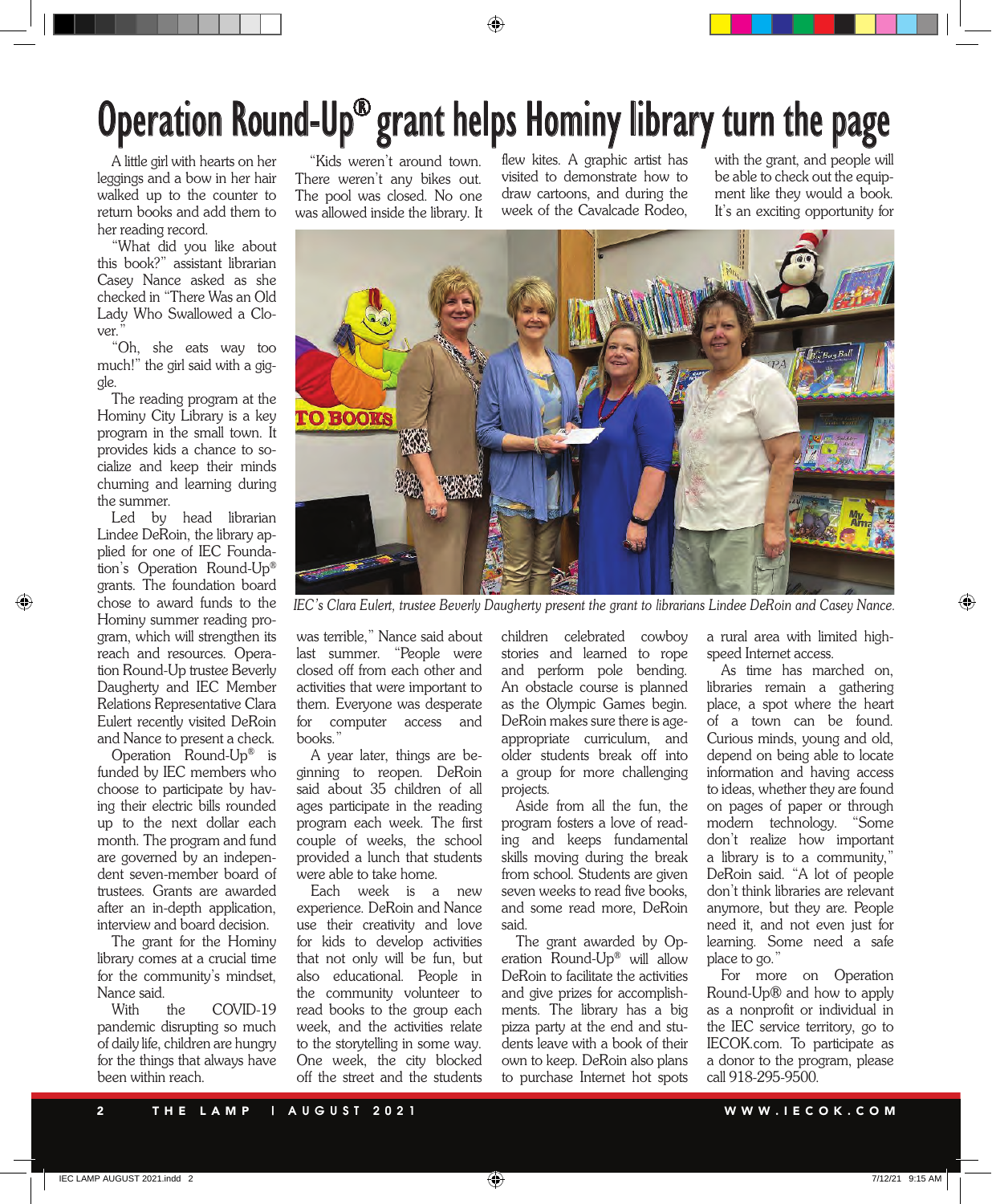## **OPERATION ROUND-UP®**

## **STATEMENT OF SUPPORT, REVENUES & EXPENSES**

Cash basis for the years ended Dec. 31, 2019 and 2020

|                                                                   | Dec. 31, 2019              | Dec. 31, 2020<br><b>WITHOUT DONOR RESTRICTIONS</b> | Dec. 31, 2020           |
|-------------------------------------------------------------------|----------------------------|----------------------------------------------------|-------------------------|
| <b>Revenues and other support:</b>                                | WITHOUT DONOR RESTRICTIONS |                                                    | WITH DONOR RESTRICTIONS |
| <b>Operation Round-Up</b>                                         | $\mathcal{S}$<br>29,682    | $\mathfrak{F}$<br>28,455                           |                         |
| <b>Investment Income</b>                                          | 738                        | 538                                                |                         |
| Total revenues and other support                                  | 30,420                     | 28,993                                             |                         |
| <b>Expenses:</b><br><b>Grants to:</b>                             |                            |                                                    |                         |
| Fire and police agencies                                          | 1,495                      | 600                                                |                         |
| <b>Educational organizations</b>                                  | 1,250                      | 1,250                                              |                         |
| Religious organizations                                           |                            |                                                    |                         |
| Healthcare organizations                                          |                            | 1,000                                              |                         |
| Civic organizations                                               | 1,259                      | 1,600                                              |                         |
| <b>Public libraries</b>                                           |                            |                                                    |                         |
| <b>Total</b>                                                      | 4,004                      | 4,450                                              |                         |
|                                                                   |                            |                                                    |                         |
| <b>Neighbor assistance:</b>                                       |                            |                                                    |                         |
| Food and household staples                                        | 4,729                      | 3,428                                              |                         |
| Medical and dental care                                           | 1,684                      | 2,272                                              |                         |
| Clothing                                                          |                            |                                                    |                         |
| Home Improvements                                                 | 11,587                     | 11,100                                             |                         |
| House and car payments                                            | 6,689                      | 3,438                                              |                         |
| <b>Miscellaneous</b>                                              |                            |                                                    |                         |
| <b>Total</b>                                                      | 24,689                     | 20,238                                             | -                       |
| <b>Management and General</b>                                     |                            |                                                    |                         |
| <b>Support Services:</b>                                          |                            |                                                    |                         |
| Audit fees                                                        | 2,500                      | 3,000                                              |                         |
| Office supplies                                                   |                            | 161                                                |                         |
| <b>Travel expenses</b>                                            | 926                        | 93                                                 |                         |
| Postage                                                           |                            | 55                                                 |                         |
| <b>Miscellaneous</b>                                              | 400                        |                                                    |                         |
| <b>Total</b>                                                      | 3,826                      | 3,309                                              |                         |
| <b>Total Expenses</b>                                             | 32,519                     | 27,997                                             |                         |
|                                                                   |                            |                                                    |                         |
| <b>Excess of revenues (expenses)</b><br>and changes in net assets |                            | 996                                                |                         |
|                                                                   | (2,099)                    |                                                    |                         |
| Net assets at beginning of year                                   | 8,513                      | 6,414                                              | 20,000                  |
| Net assets at end of year                                         | \$6,414                    | \$7,410                                            | 20,000                  |
|                                                                   |                            |                                                    |                         |